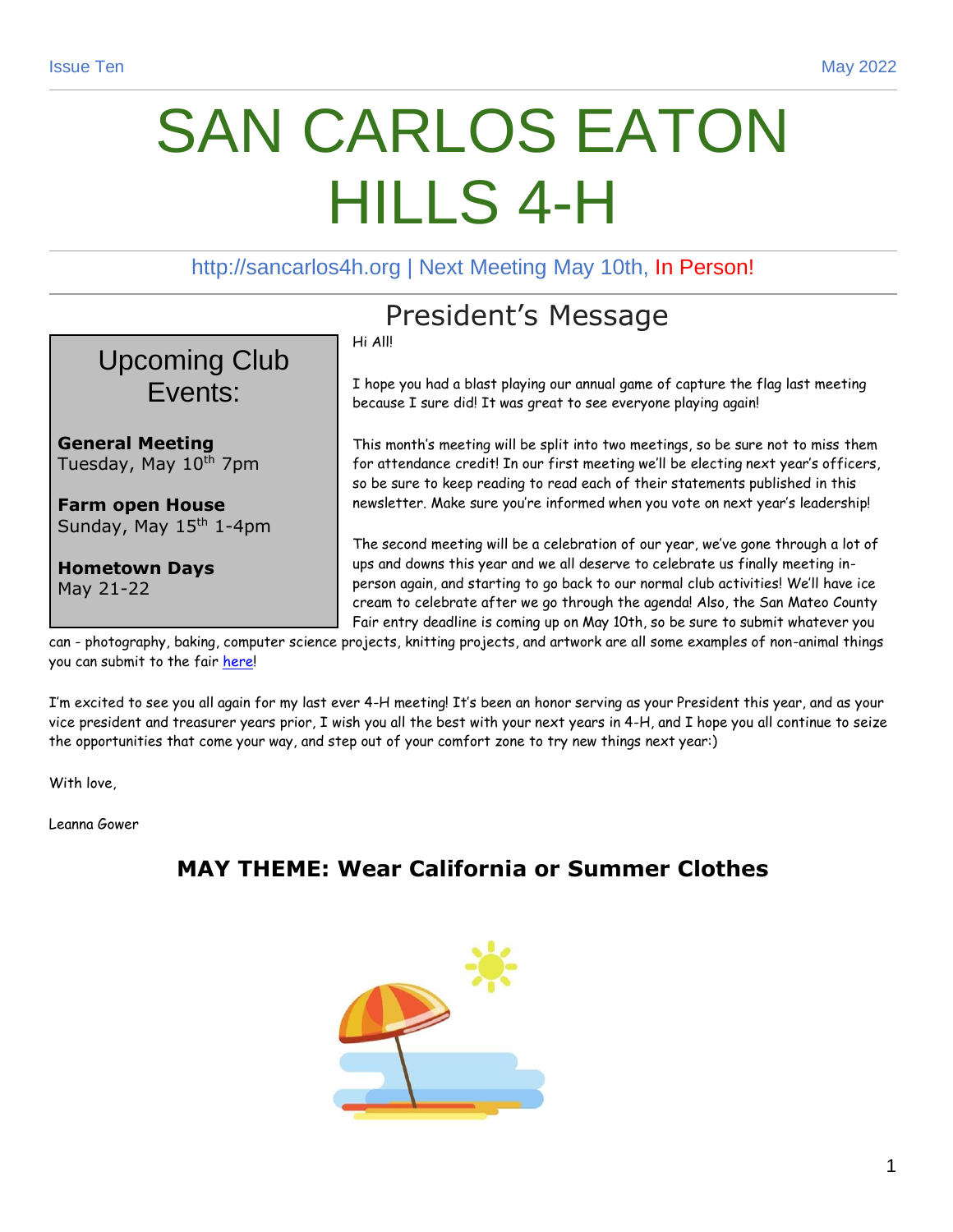# **Fun Fair Opportunities**

One of the great experiences of 4-H is participating in fair. We have a lot of opportunities for you to join in on the fun.

## **Cake Booth**

Hi 4-H families, we get to have the 'Cake Booth' this year. This is a great opportunity for you to participate in fair. What we do is sell cake slices, cookies or cupcakes. Our shift is the last day, Sunday June 12th. The hours of the booth are 12 to 10pm. You will receive admission for the day. We need to have 2 adults and 2 4-Hers per shift. Please sign up for one 2.5 hour shift; we have an overlap so you can get instructions. Penny and Jeff Richardson are there the whole



time to help out; they run the booth. This is really a fun time for the kiddos and helps teach them a bit about money. Along with the cake booth we need to have parents bring cakes. Penny is hoping to sell 50 cakes a day. So, if each of us bring in 1 to 2 cakes I believe this might be good. Sign up is below. Questions contact, Joanne Dunbar [\(dunbear@sbcglobal.net\)](mailto:dunbear@sbcglobal.net)

Sign up for booth shifts: <https://www.signupgenius.com/go/508044eaaa62aa3ff2-4hcake>

Cake sign up:<https://www.signupgenius.com/go/508044eaaa62aa3ff2-signup>

#### **Pen Pride**

The Redwood City/Canada club is raising the 2 hogs this year and our club is organizing the booth. This booth is up the duration of fair and it gives anyone visiting the fair a chance to guess the combined weight of the hogs. This opportunity is open to all in the club. Sign up for a time slot to sell raffle tickets:

[https://www.signupgenius.com/go/8050b4aafa928a4f94](https://www.signupgenius.com/go/8050b4aafa928a4f94-penpride1) [penpride1](https://www.signupgenius.com/go/8050b4aafa928a4f94-penpride1)



## **Fair Potluck**

We are looking for contributions to support our club's potluck night on June 4. There will also be a need for volunteers to help serve the food. We will also provide a free ticket to the fair. More info will be coming out on this opportunity.

We will be talking about these opportunities at the May Meeting and will send out future emails on how to get free fair ticket and t-shirt.

-Joanne Dunbar and Amy Miller-Bowen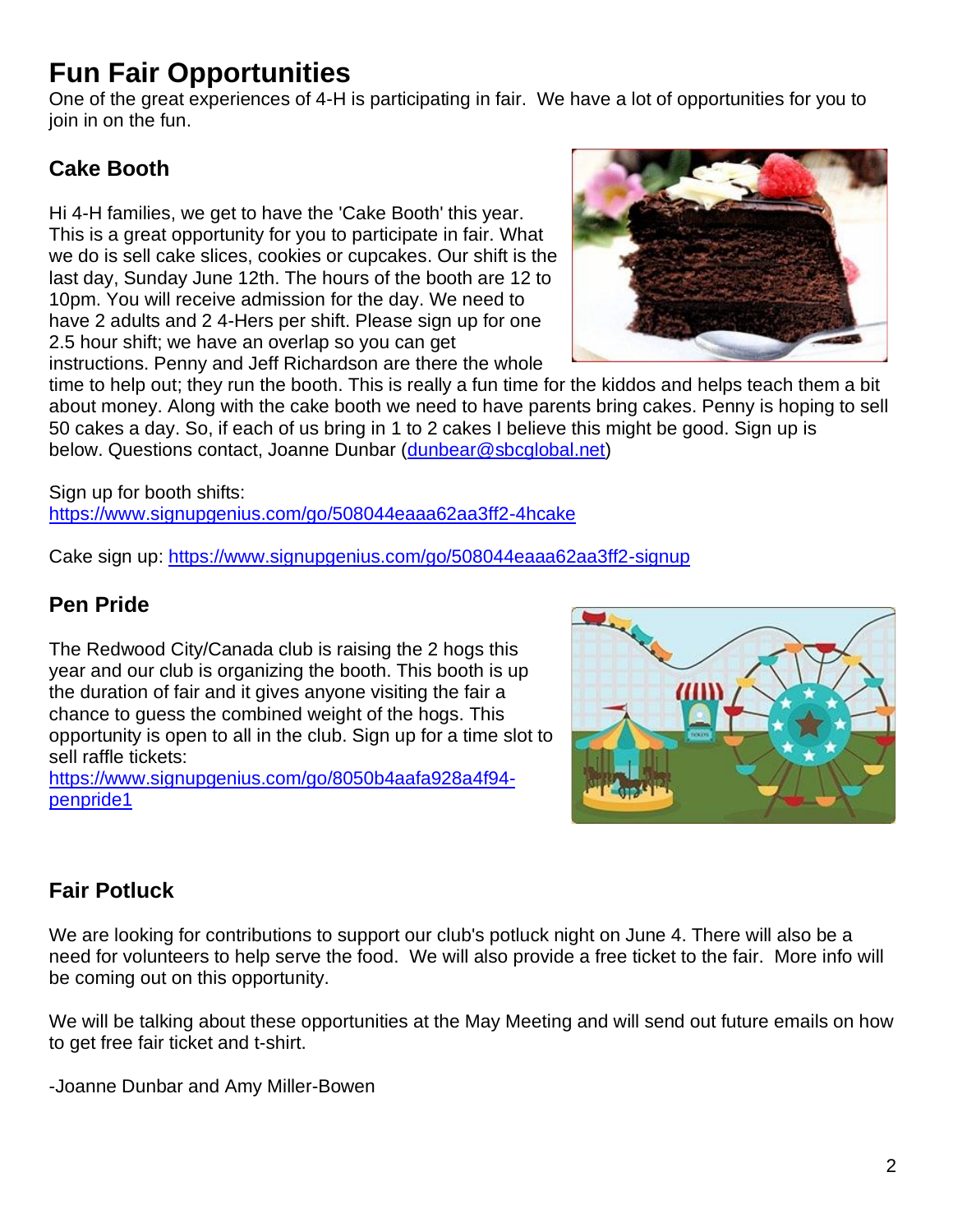# **Officer Candidates**

The Leadership team has worked it out so that there are no competitive elections for leadership roles next year. Because of that, we're presenting a single slate of candidates for an up or down vote at the May meeting.

We have some untaken positions, so anyone interested in being in the leadership project next year can have their pick from the following:

# **4-H Summer Camp - July 17-22**

San Mateo County 4-H Summer Camp offers a week of fun and excitement including swimming, boating, archery, arts & crafts, hiking, rock tower climbing, and both organized and group games. We have fun nightly recreation, which includes all campers in the activities, is a big hit, and facilitates positive youth interactions. The friends and memories made at camp last a lifetime. 4-H offers handson, experiential learning activities to promote citizenship, leadership, and life skills. Throughout summer camp, each camper has the opportunity to become a leader by getting involved and potentially becoming camp staff! For those who do not want to become camp staff and move up in camp leadership; don't worry – there is a lot of fun to be had for all! Registration opens April 18, 2022 Find more information about camp here: [https://ucanr.edu/sites/smsf4h/About/4-H\\_Camp/](https://ucanr.edu/sites/smsf4h/About/4-H_Camp/)

# **Member Reports**

#### **STEM**





Here are some pictures from today's STEM Explorations meeting about acids and bases. --Tina Cole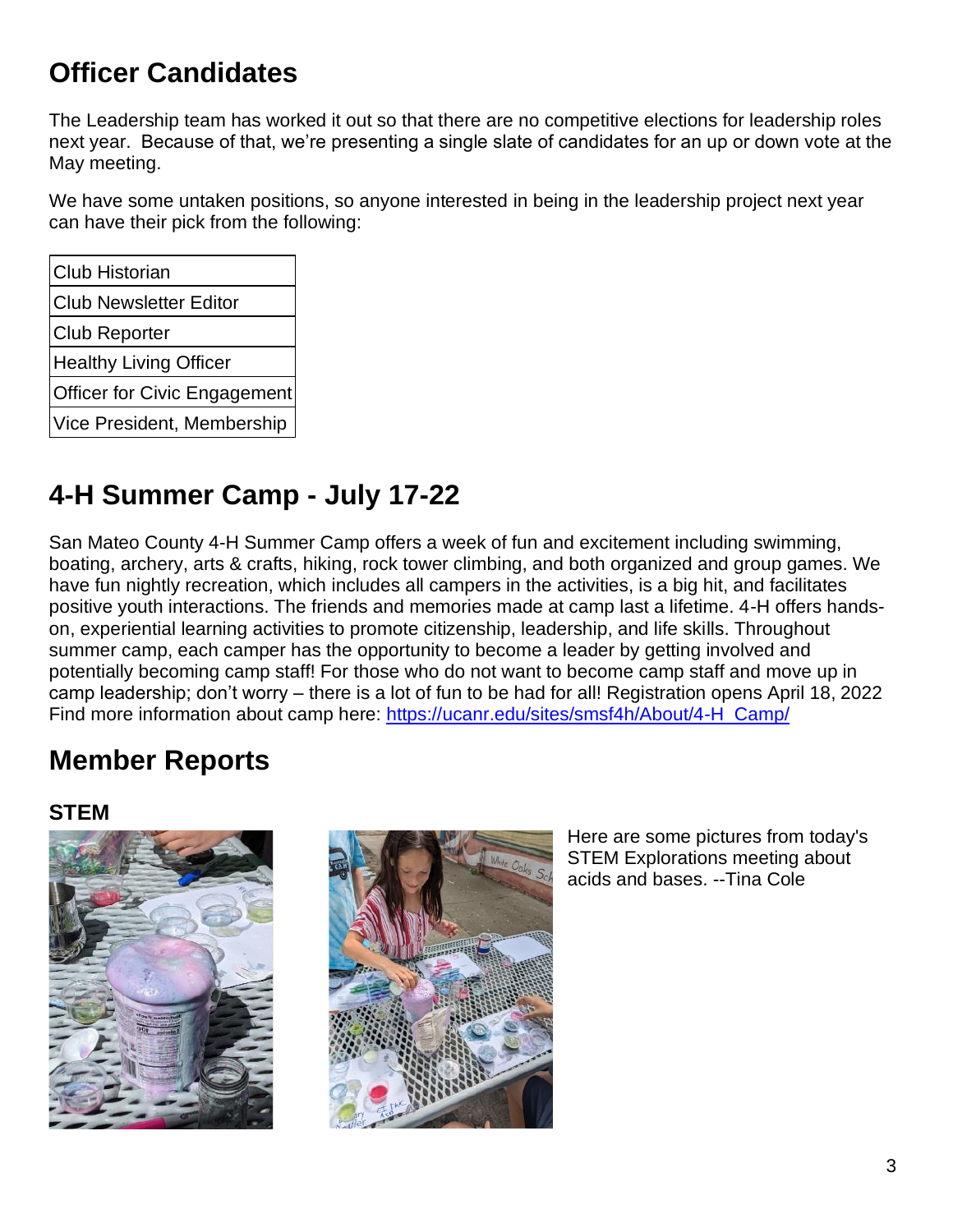## **Character Drawing Project**

This month, I decided to write to the newsletter about a project I tried and enjoyed this year: The character drawing project. Every meeting in this project, our leader, Macy, shows us skills and tips for designing different parts of our characters. Then she demonstrates these by drawing online and having us follow along. After each drawing exercise, we can share our art if we want to, or not if we don't want to. Everyone in the project is really supportive of what you draw, and it's like an art club. Sometimes Macy will ask us if we want to learn how to draw something specific, and if we request something, she'll show us how to draw it.

I really like this project because it's given me a chance to learn how to draw in different styles and draw objects I didn't have much experience with. Each time we met, I would learn something new, and have a good time doing it. I really liked learning about how to draw clothes, and making them more realistic by drawing the little folds and creases in clothing. This helped me a lot when I was struggling to draw clothes on people and wasn't sure how to make them look like I wanted them to. I would recommend joining this project if it happens next year, especially if you're an aspiring artist and want to learn more about different styles and techniques for designing characters. -- Maggie Forrest

#### **Life Skills Festival**

The 4-H Life Skills Festival is an annual event that presents an opportunity for 4-H'ers to showcase anything they have made in a 4-H project. It's like practice for the San Mateo County fair. I entered a painting and a faux clay collection based on Californian plants and animals. Someone entered a pillow cover they had sewn. There are also contests for healthy lunches and shopping for an entire outfit for \$40. They even had a craft table! I very much enjoyed the Life Skills Festival and hope to enter next year. -- Alyssa Sampson



#### **Life Skills Festival**



This is a necklace I made at the 4-H Life Skills Festival. There was a craft table and there were table that we could put art on. It was really fun. -- Natalie Sampson

#### **The Farm**

The San Carlos Eaton Hills farm is now filled with animals and excitement for the fair. On Wednesday, May 4<sup>th</sup>, the last of the animals arrived, the market chickens. They are now settled and growing fast! Everyone has been working very hard this year with their animals in preparation for fair. We have all been spending even more time in the ring practicing exhibiting our animals. If you are interested in learning more about the farm and visiting the animals and exhibiters, we will be hosting an open house on May 15<sup>th</sup> from 1-4pm. -- Alyce Miller-Bowen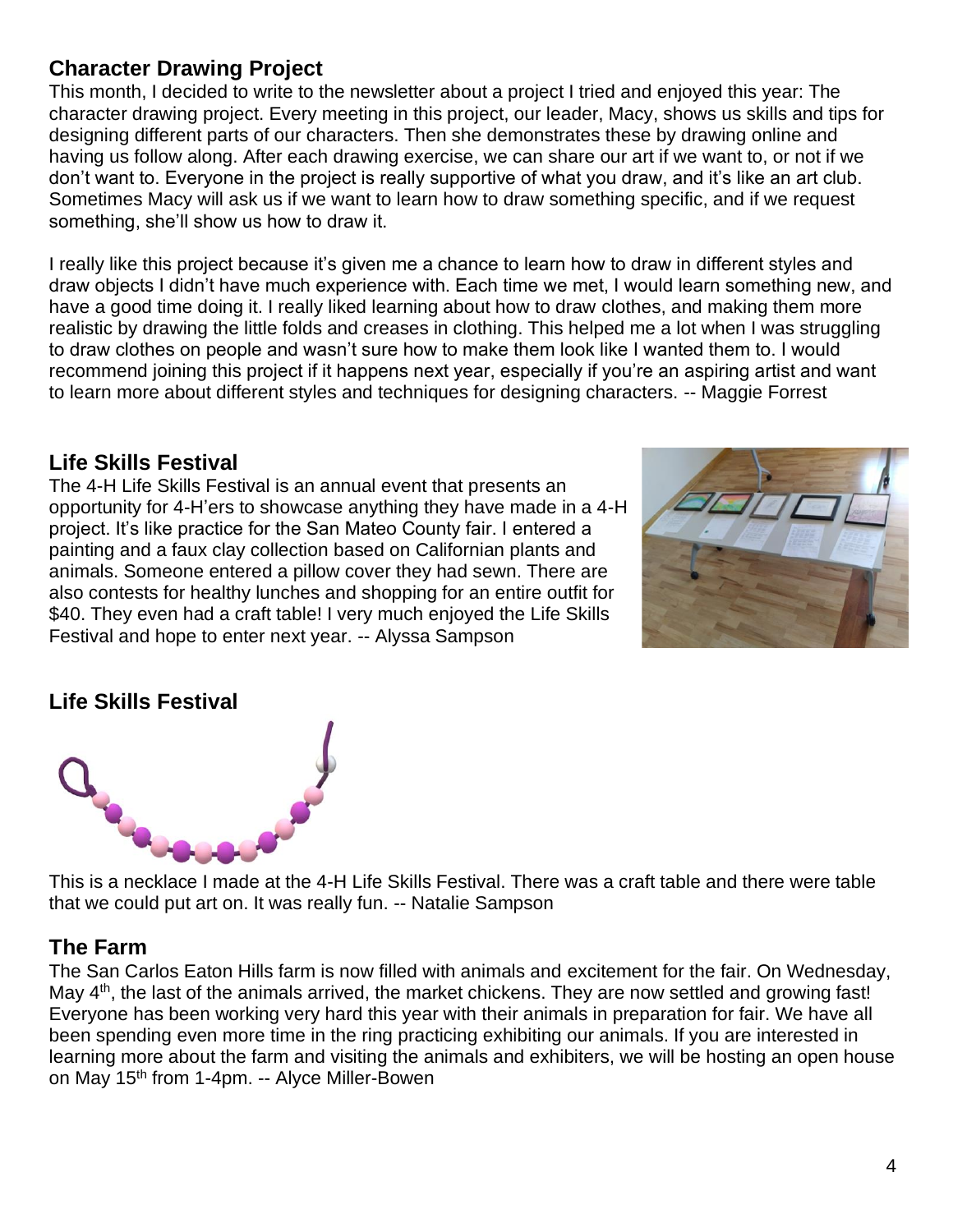## **County Dog Project**

The dog project is one of the many county wide projects. I really enjoy doing this project because we get to interact with our dog. Once a month we meet at San Mateo Dog Training Club. Here we train the dogs to do things like: "front"- this is where your dog sits or stands directly in front of you with a certain command. We also train the dogs to do recall, which is when we tell them to stay in a sit, down, or stand and then you call for them to you. On one of our last meetings we will do a dog show because the one at the fair was canceled. At the show there will be different events, rally and showmanship. Rally is when a dog and their handler move together through a course made up of signs. Each sign displays a skill to perform, such as turns or behaviors like sit, down, or stay. The dog and handler work together and should show a sense of teamwork and enthusiasm throughout the course. Showmanship is about how well the dog is shown by the handler. I would highly recommend this project. -- Veronica Miller-Bowen



#### **4-H Equine Project**

This year in Equine Project, we are focusing on horses in the news, and at each meeting members bring an article about a current news story concerning horses. At our most recent meeting, I brought an article about the horse disease that is causing quarantines across the country and recently caused one at Webb Ranch, where Jasper Ridge, the farm we meet at, is located. The disease is called EHV, which stands for Equine Herpesvirus. The article gave an update on the cases across California and then gave a description of the disease. EHV is highly contagious among horses and has two forms- a respiratory form (often with fever as a main symptom) and a neurologic form. The neurologic form is more deadly and has common symptoms of incoordination, weakness, paralysis, inability to rise and more. One of the main reasons that people try so hard to prevent the spread of this disease is that it causes pregnant mares to abort on their pregnancies and can be devastating to breeders. I thought that it was interesting to learn about this disease because it is a very current and pressing issue that horse owners in our community are having to deal with. After we all shared our articles the project leader demonstrated how to properly desensitize a horse to something new by trying to get Bert, a horse at Jasper Ridge, more comfortable with a piece of paper. Overall it was a great and interesting meeting, and I would recommend that you all consider joining the Equine Project next year! -- Clara Hause Stephenson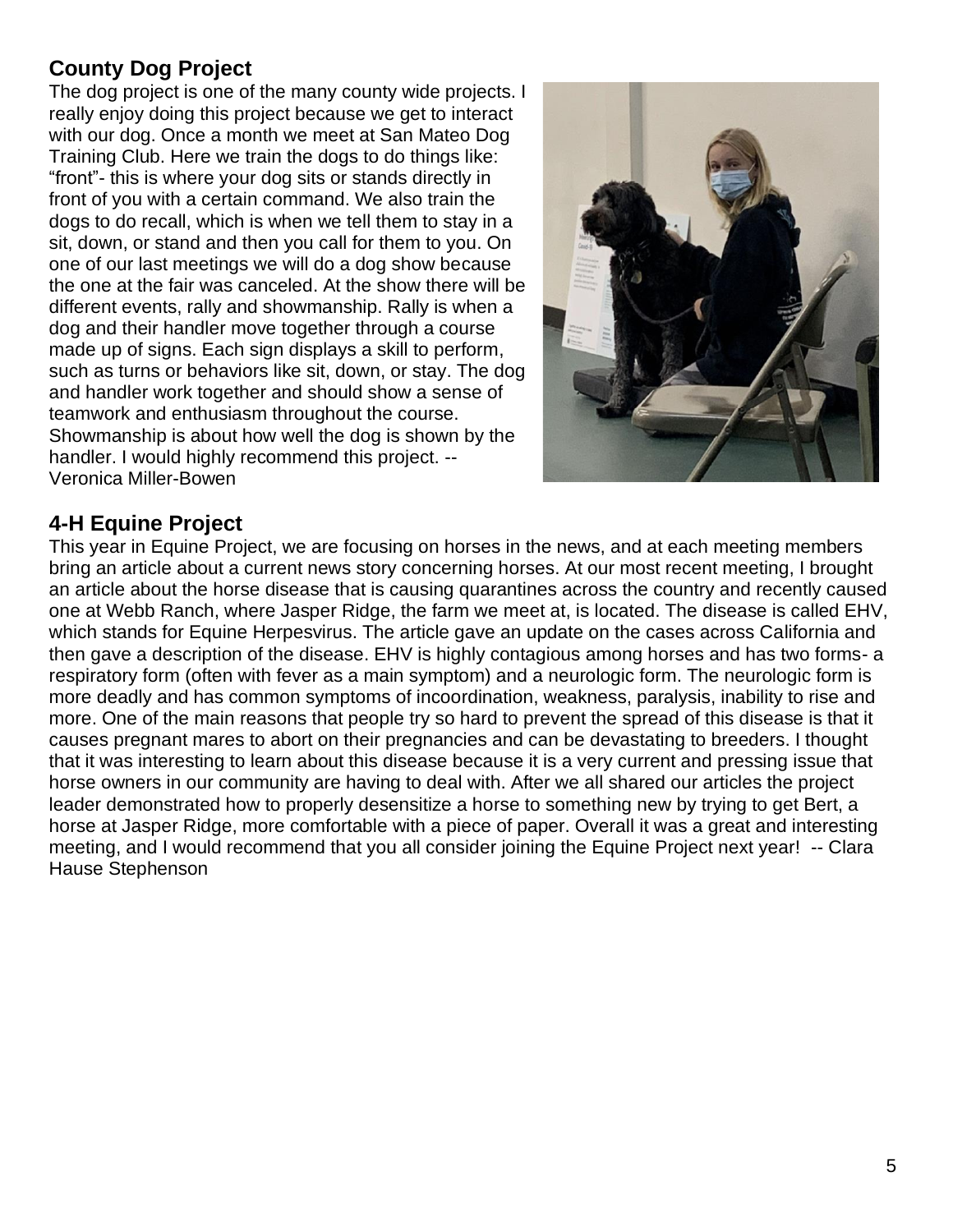# **The Bunny Socialization Project**

The bunny socialization project is a club project. This project is very fun because we get to go to the SPCA and sit with bunnies. This happens once a month or so. Currently there are a ton of cute bunnies needing to be socialized. The first thing we do when we get there is we get blankets, cardboard bunny homes, and the papers where we write a summary about each bunny we socialized. This paper is given to the adapter to preview the behavior of the rabbit. The second thing we do is set up the pens so we can start socializing the bunnies. After we set up we socialized the bunnies from 15 - 40 minutes each. Finally, we clean up the mess and if there are any empty water bottles we fill them. Sometimes after that we go downstairs and look at the dogs. Next year I highly recommend you join this project. -- Veronica Miller-Bowen



## **County Calendar Events**

County Council Meeting May 23, 2022 San Mateo County Fair **San Mateo County Fair** And The San Mateo County Fair And The San Mateo County Fair And The San Mateo County Fair And The San Mateo County Fair And The San Mateo County Fair And The San Mateo County F

For a complete list of events, visit the [4-H County Web site calendar page](https://ucanr.edu/sites/smsf4h/Calendar_/).

**Do you want to learn about 4-H at the county level?** Check out the San Mateo County 4-H website at <https://ucanr.edu/sites/smsf4h/>.